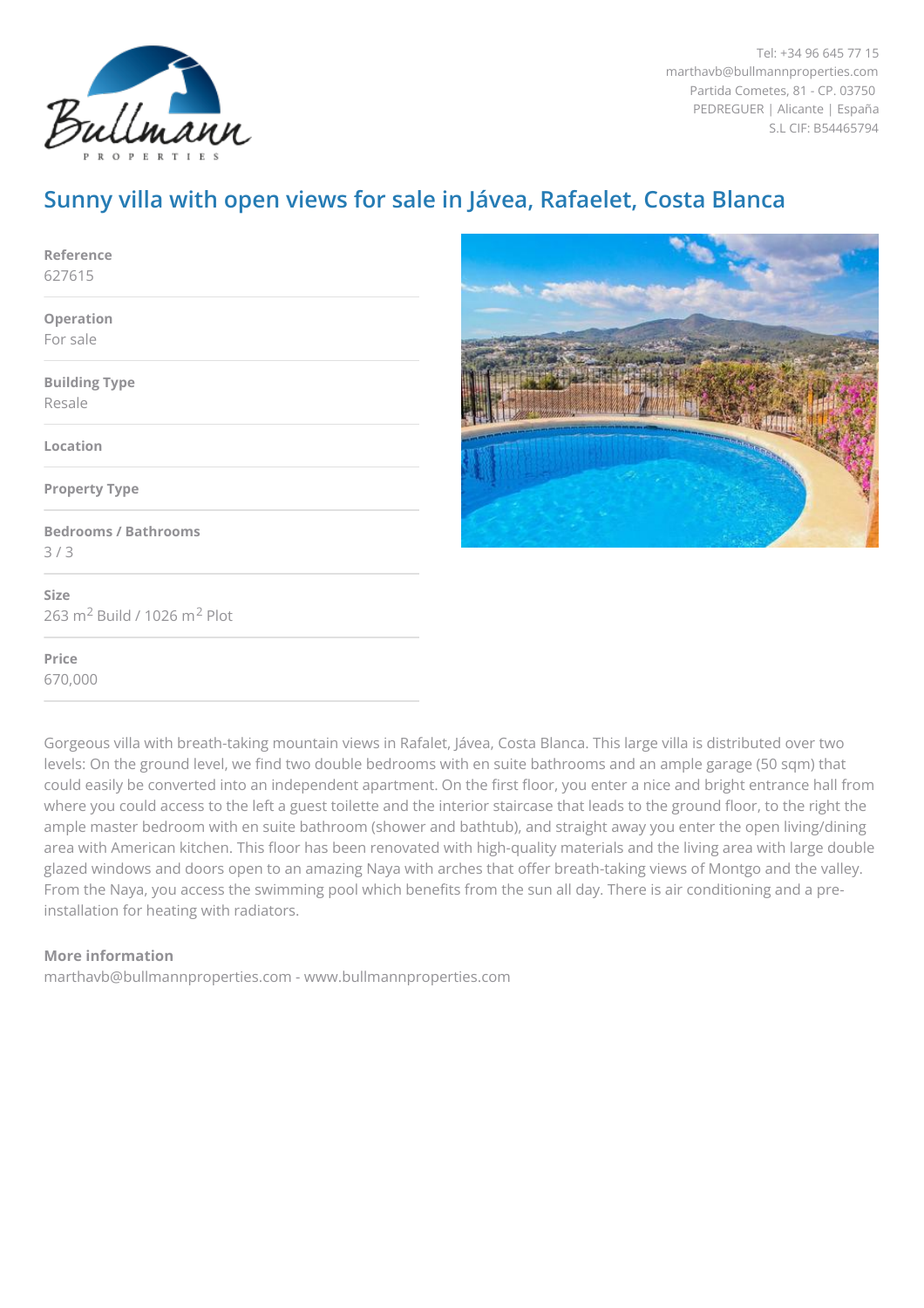





**August** 







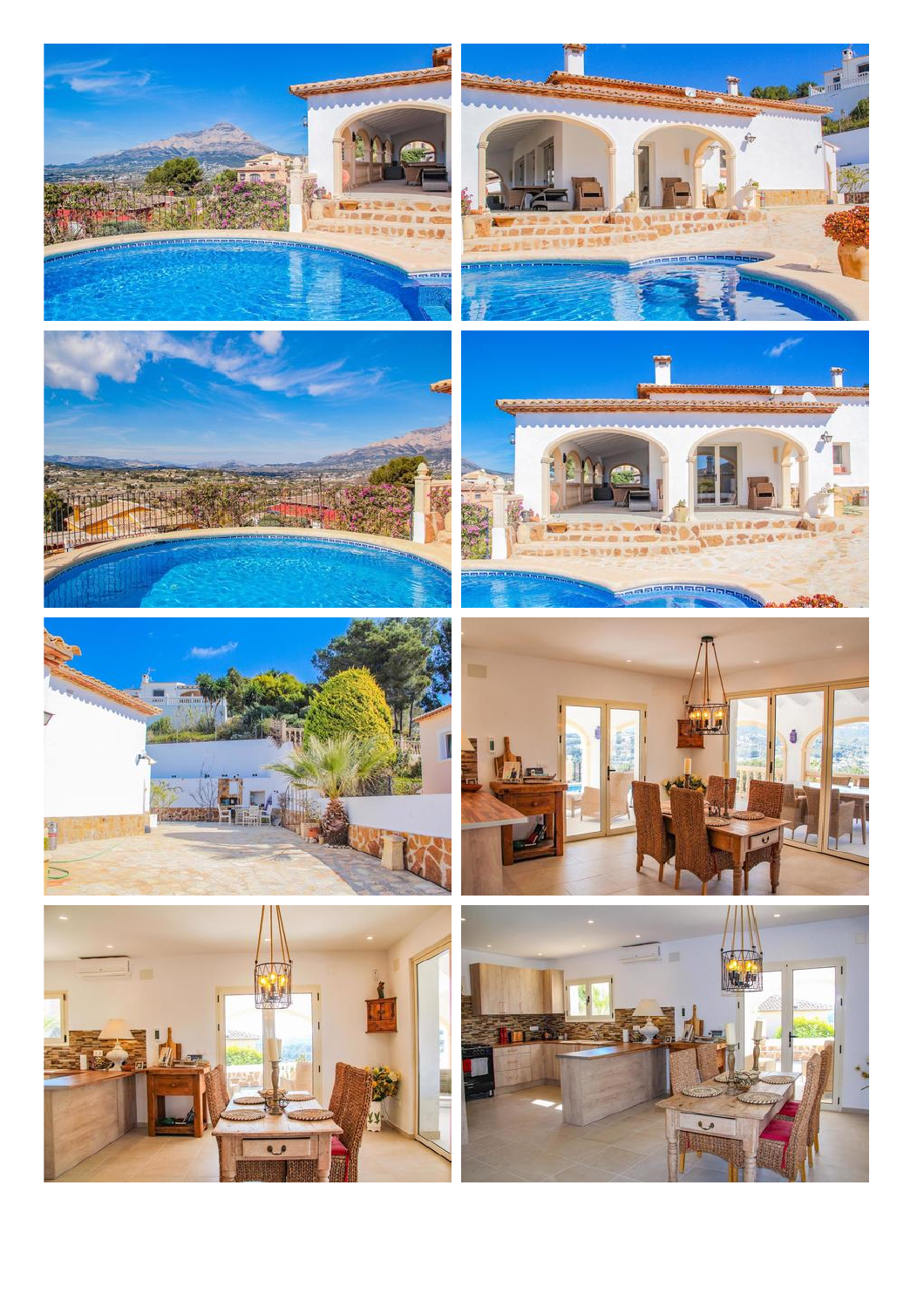